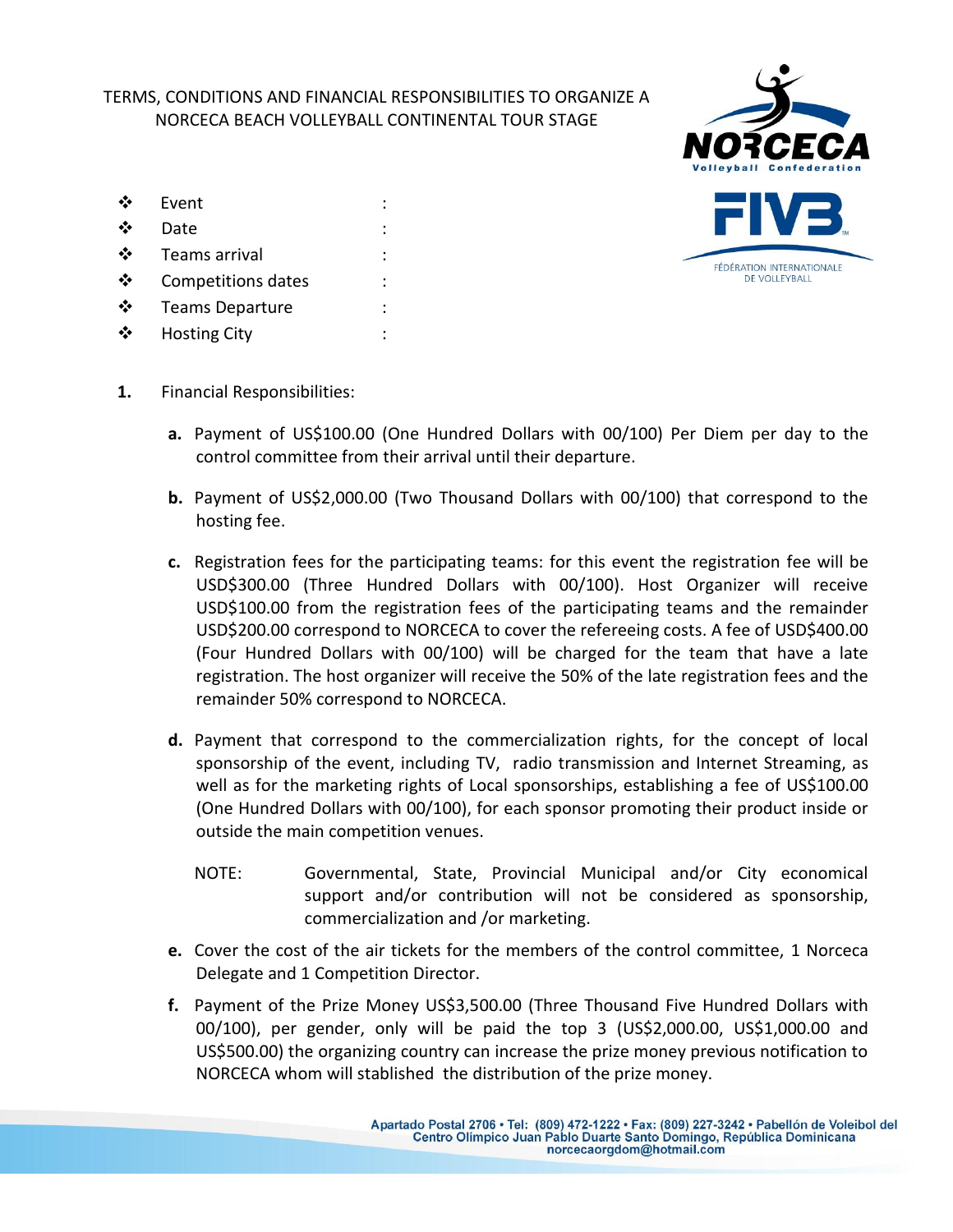- **2.** Accomodation and meals
	- **a.** Control Committee:
		- **❖ NORCECA Delegate / Competition Director (Double)**
		- Press Delegate / Photographer (Double)
		- 2 International Referees (Double)
	- **b.** Participating Teams: 16 Men`s teams and 16 women`s teams for a total of 64 players are to be lodged in Double Room occupancy



Note: Organizers of Beach Volleyball event are not responsible for the accommodation and meals of the coaches or any other member of the participating delegations that is not register as one of the teams within the 16 register national teams per gender. Organizers must cover accommodation and meals for the first 16 registered teams per gender as first or second team, additional teams after the first 16 registered teams per gender, the national federation that register their national teams must cover their own accommodation and meals .

Total Rooms to be covered by the host National Federation;

Control Committee 3 Double

Participating Teams 32 Double

**c.** Meals: the organizer should provide to the Control Committee and the players; breakfast, Lunch and Dinner.

Note: During the competitions enough fruits, water, juice or any other complementary for the hydration, must be available at the competition courts.

- **3.** Internal Transportation: the organizers are responsible for the internal transportations of the players and the control committee from the airport to the hotel as well as to the competition venues if necessary and from the hotel to the airport.
- **4.** Visa: In order to facilitate the participation of teams, the National Federation Organizer must remit and official invitation letter for Visa purposes to NORCECA. In the case that the authorization cannot be obtained in the country of the delegates and players, the organizer should facilitate through the governmental authorities, the corresponding authorization for their entrance permit or visa to be available at the airport.
- **5.** Medical Services: The host National Federation must provide the medical services for first aid and emergencies during the competition as well as at the accommodation venues. The participating players as well as the control committee members and referees must have and International insurance of their own in case that further medical assistance be needed.

Note; The host national federation must cover the delivery and shipping of the doping tests taken during the *tournament.*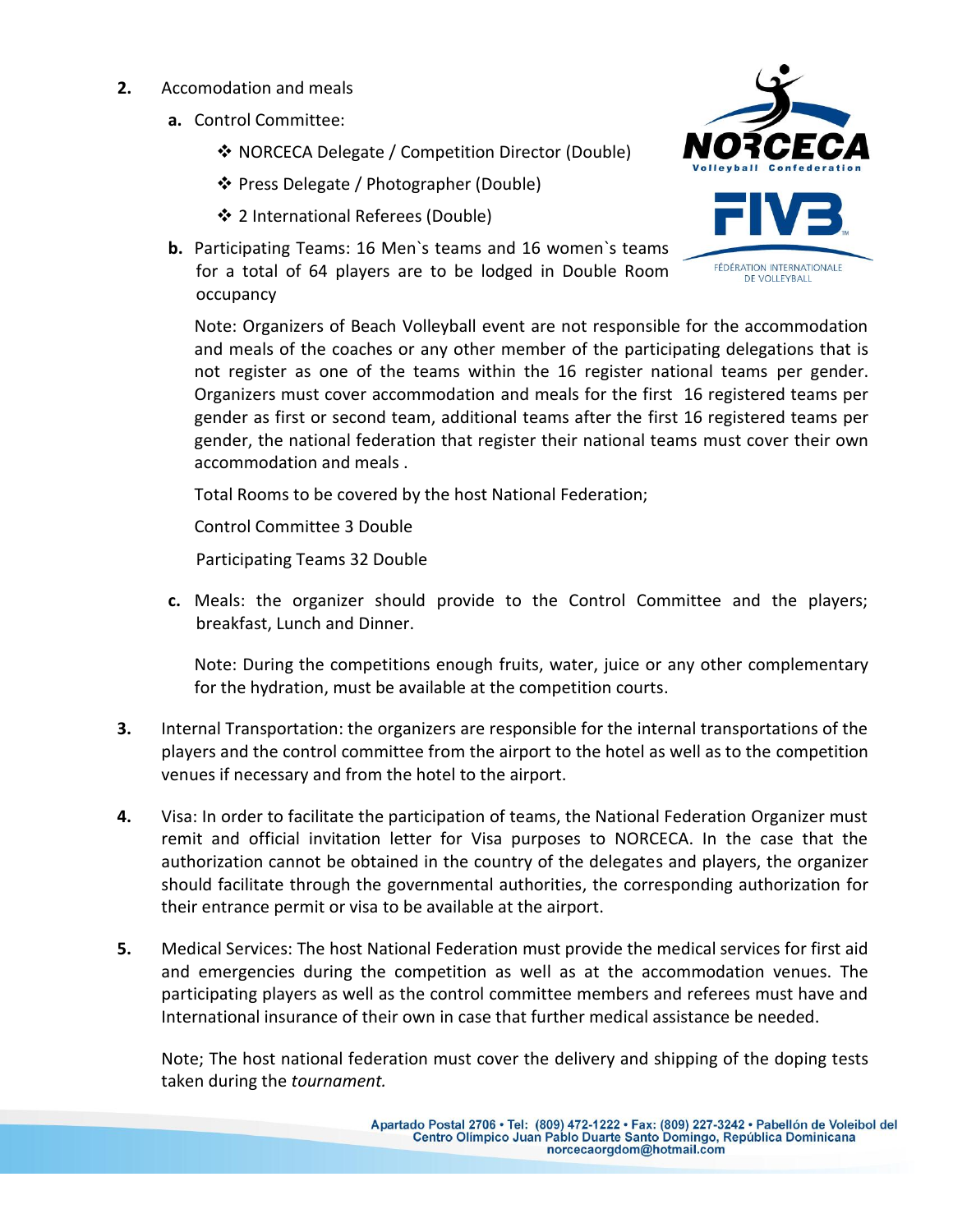- **6.** Local support personnel to work at the event,
	- **a.** Doctor and first aids staff
	- **b.** 9 Referees,
	- **c.** 6 scorer
	- **d.** 6 linemen
- **7.** Organizers Responsibilities
	- **a.** Sports Facilities
		- $\clubsuit$  Set up of three game courts of 8mts x 16mts, with a lateral area of 6mts minimum and 8mts minimum for the bottom.
		- $\div$  Set up of two training courts of 8mts x 16mts, with 4mts minimum lateral and 5mts minimum for the bottom.
		- ❖ Each Court (game and Training) must have the sports equipments required for this the competition, such as: post, net, antenna and game lines homologated by the FIVB and /or NORCECA, score table, paddle numbered 1 and 2, chairs, umbrellas, thermos for hydration, ice box (Cooler), scoreboard, etc.
	- **b.** Provide the following services areas during the tournament:
		- Area for the Competition Director and NORCECA Delegate with Internet service.
		- \* Area for the press Delegate and the photographer with Internet service, multifunctional printer and photocopier machine.
		- ❖ Area of medical services duly equipped and set-up for Anti-Doping Test.
		- $\triangle$  Area for players therapy service duly equipped and staffed
		- ❖ Area of press services
		- $\triangle$  Resting area for the athletes
		- ❖ Resting Area for the Referees, line judges and scorers
		- ❖ Area for the support personnel and staff
		- Area for administrative office
		- $\cdot$  Stands for the spectators with capacity for a minimum of 1,000 persons.